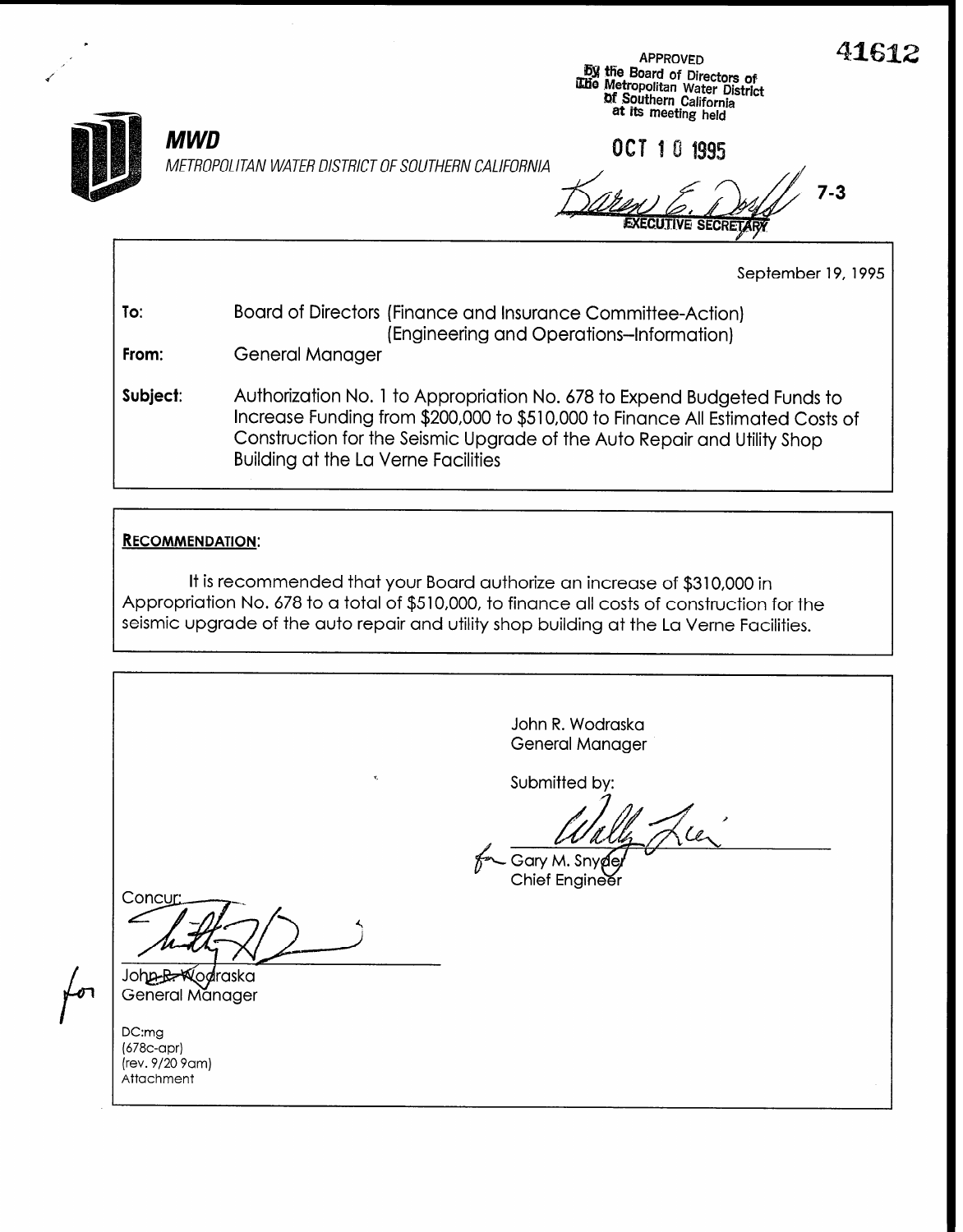|                      | <b>CAPITAL FUNDING REQUEST</b>                                 |  |
|----------------------|----------------------------------------------------------------|--|
| <b>PROJECT NAME:</b> | La Verne Auto Repair and Utility Shop Building Seismic Upgrade |  |
|                      |                                                                |  |

| <b>APPROPRIATION NO.: 678</b>                                                                                                                                      | <b>FUNDING REQUEST NO.: 1</b>                  | <b>AMOUNT: \$510,000</b>                                   |
|--------------------------------------------------------------------------------------------------------------------------------------------------------------------|------------------------------------------------|------------------------------------------------------------|
| <b>SOURCE OF FUNDS:</b>                                                                                                                                            | PAY-AS-YOU-GO FUND                             |                                                            |
| FY 95/96<br><b>BUDGET:</b><br>NO <sub>II</sub>                                                                                                                     | YES <b>⊠</b><br>\$804,400<br>@                 | CAPITAL PROGRAM 5-6780-61<br><b>PAGE NO. REFERENCE: 74</b> |
| <b>PROJECT JUSTIFICATION AND TYPE:</b><br><b>MEET WATER DEMANDS</b><br><b>MANDATED BY LAW</b><br>☑<br>ASSET PROTECTION/RISK MGT.<br><b>COST AVOIDANCE</b><br>OTHER | <b>NEW FACILITY</b><br>M<br><b>IMPROVEMENT</b> | <b>REPLACEMENT</b><br><b>EXPANSION</b>                     |

## PROJECT DESCRIPTION:

The auto repair and utility shop building at the La Verne facilities is an 18,400-squarefoot, tilt-up concrete building which was built in the late 1960's. In February 1990, the building sustained damage to several key structural connections during the magnitude 5.5 Pomona Valley earthquake. In January 1992, some remedial repairs were completed to provide seismic strengthening for the most urgent areas of the building. Subsequently, a thorough inspection and evaluation was completed which revealed that additional repairs were required to ensure the long-term serviceability of the building and personnel safety.

In May 1994, the Board authorized funding for design and all work in advance of award of a construction contract for the seismic upgrade of the auto repair and utility shop building. Design of the structural modifications was completed in May 1995, and advertised under Specifications No. 1302A on July 26, 1995. Bids were received and opened on August 24, 1995.

An increase of \$310,000 in Appropriation No. 678 is required to finance all remaining costs of construction by contract, including inspection, contract administration, and other non-structural work by Metropolitan personnel to complete the seismic upgrade work. A breakdown of all estimated costs is contained in the Financial Statement on Attachment A.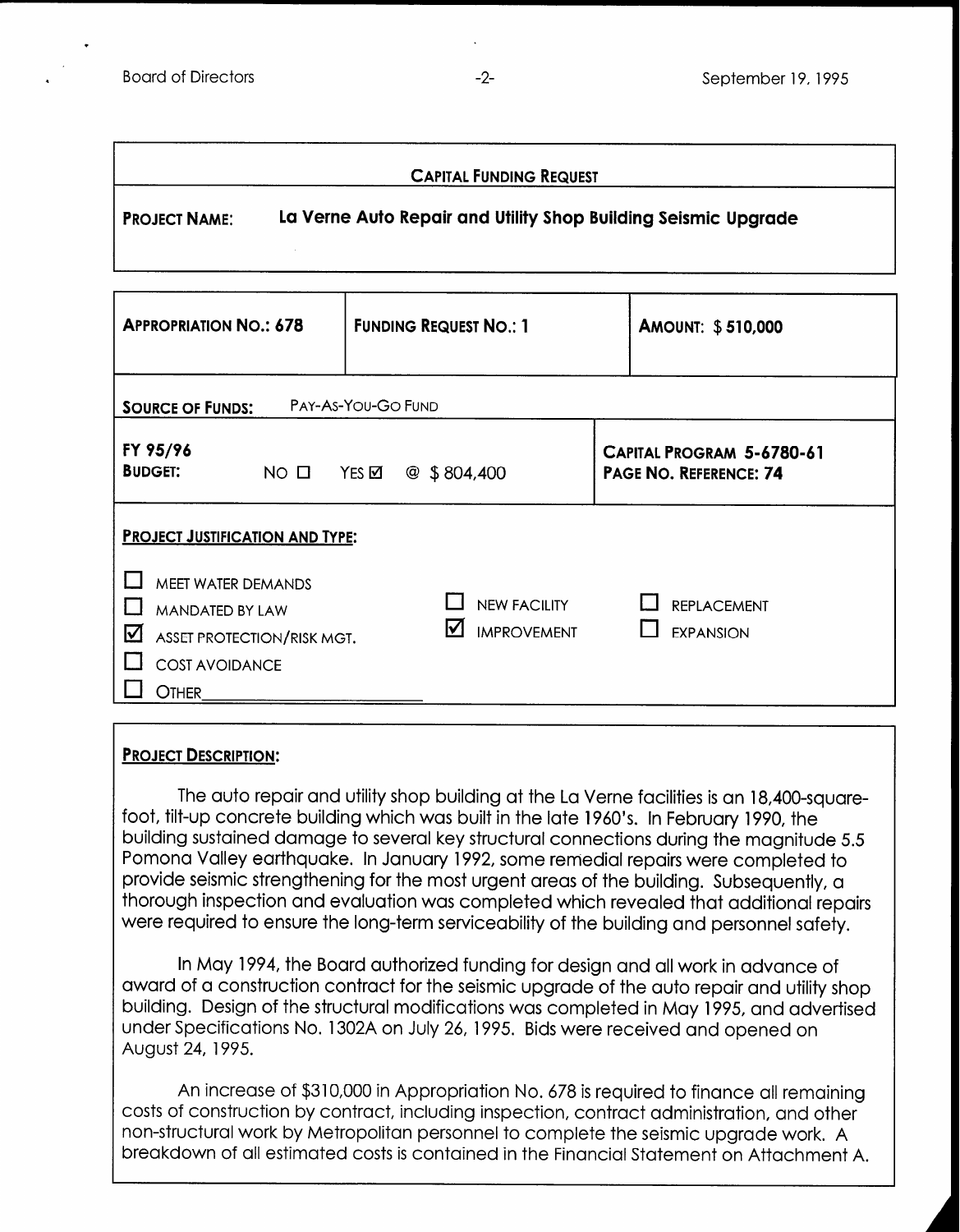Upon your Board's authorization to increase funding, the General Manager will exercise his authority to award construction contracts in amounts under \$250,000, and will award a contract to Gorilla Construction, Inc., San Bernardino, California.

Class: One- Project not directly related to the delivery of water, but required for health and safety **BENEFIT:** Completion of this work will ensure the structural integrity and serviceability of the building and health and safety of personnel.

| <b>PROJECT PLAN:</b>                   |                          |                                                |                              |                      |                      |                      |               |
|----------------------------------------|--------------------------|------------------------------------------------|------------------------------|----------------------|----------------------|----------------------|---------------|
| PHASE                                  | <b>ESTIMATED</b><br>COST | %<br><b>COMPLETE</b>                           | <b>COSTS THRU</b><br>9/14/95 | <b>FY</b><br>1993/94 | <b>FY</b><br>1994/95 | <b>FY</b><br>1995/96 | FY<br>1996/97 |
| PRE. DESIGN                            | \$16,400                 | $100\%$                                        | \$16,400                     |                      |                      |                      |               |
| <b>FINAL DESIGN</b>                    | \$47,600                 | $100\%$                                        | \$64,000                     |                      |                      |                      |               |
| <b>DISTRICT FORCES</b><br>PRECONST. WK | \$<br>18,300             | 95%                                            | \$82,300                     |                      |                      |                      |               |
| *CONSTRUCTION                          | \$361,672                | $0\%$                                          | $\frac{1}{2}$<br>$\mathbf 0$ |                      |                      |                      |               |
| <b>CONTIGENCY</b>                      | 66,028<br>\$.            |                                                | \$<br>$\mathbf 0$            |                      |                      |                      |               |
| <b>TOTAL</b>                           | \$510,000                | 19%                                            |                              |                      |                      |                      |               |
|                                        |                          | *INCLUDES DISTRICT FORCES PRECONSTRUCTION WORK |                              |                      |                      |                      |               |

## CEQA COMPLIANCE / ENVIRONMENTAL DOCUMENTATION:

The proposed project is exempt from the provisions of the California Environmental Quality Act as it consists of modifications of existing facilities, involving no expansion of use beyond that previously existing.